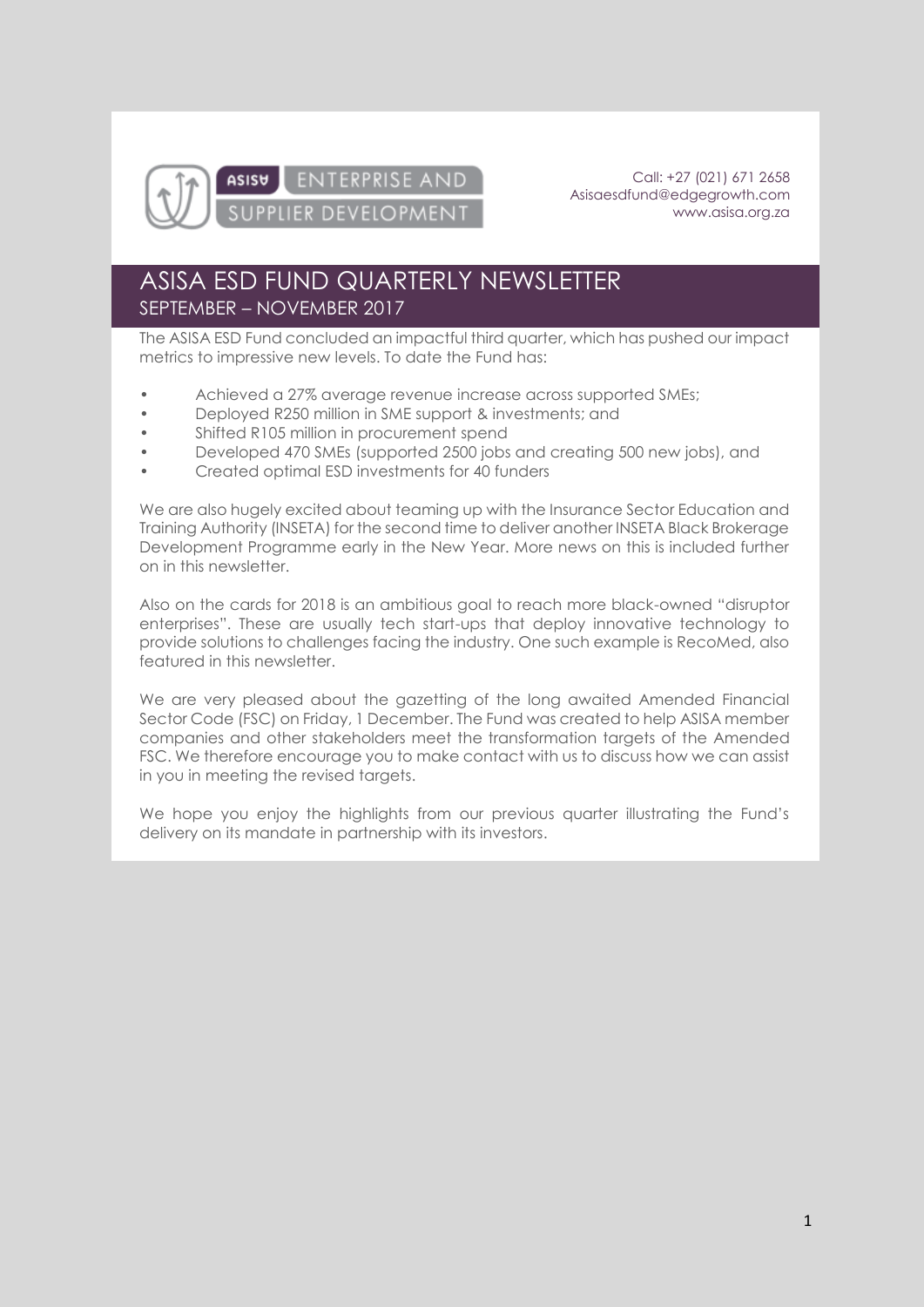#### INVESTMENTS

### SECOND LOAN FACILITY LAUNCHED TO SPEED UP TRANSFORMATION



The Board of Trustees of the ASISA ESD Fund (the Fund) approved a R15 million Property Services loan facility in November with the aim of transforming the supply chains of shortterm insurers that form part of the conglomerates within ASISA's membership.

A sizeable portion of short-term insurance claim spend is channelled into property services, specifically general construction and plumbing. Yet, less than a quarter of this spend currently goes to black-owned small and medium enterprises, despite a target of 40% in the revised B-BBEE codes. To help transform member supply chains in this area the Fund created the Property Services loan facility.

The facility is intended to assist qualifying black-owned SMEs with:

- Replacement capital for commercially sourced expensive SME working capital and overdraft facilities;
- Funding of required equipment; and
- Additional working capital reserves for the funding of projects that require a strong balance sheet.

The Property Services loan facility is the second loan facility created by the Fund. A loan facility available to qualifying black-owned Independent Financial Adviser (IFA) practices from past and current ASISA IFA Development Programmes was introduced in the previous quarter.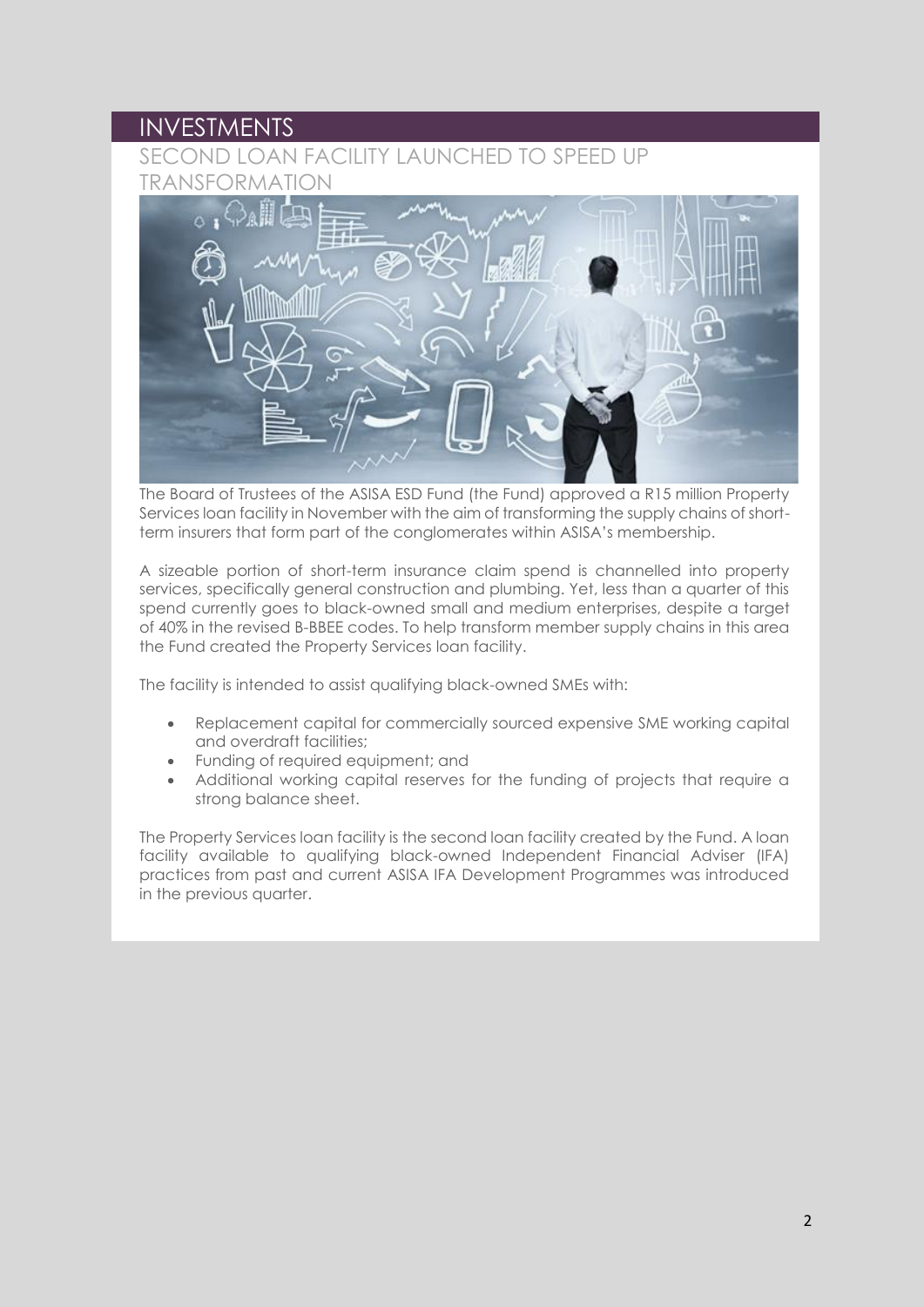#### ASISA ESD FUND INCREASES SUPPORT FOR RECOMED ALONGSIDE NEW INVESTORS



The phenomenal growth of RecoMed, an online healthcare appointment booking platform, has pushed the black-owned technology start-up firmly onto the radar screen of investors and venture capital companies.

Launched only four years ago by experienced tech founder, Sheraan Amod, RecoMed has grown into South Africa's largest health marketplace and online booking platform. RecoMed enables consumers to easily book appointments with a diverse group of healthcare providers 24/7, who in turn benefit from increased patient traffic and practice efficiencies.

The ASISA ESD Fund (the Fund) recognised the exceptional potential of the RecoMed platform for ASISA members across life and health insurance as well as employee benefits. The Fund therefore supported RecoMed in early 2016 with an initial equity capital investment of R6 million. Post investment, the company was selected to participate in the Sanlam Enterprise and Supplier Development (ESD) Programme, which is managed by the Fund, thereby providing RecoMed with access to business development support.

The Fund recently participated in a further round of funding for RecoMed in partnership with investment and advisory firm HAVAÍC and Growth Grid Venture Capital Partners. The R4.5 million investment will be used by RecoMed to fund further growth initiatives and for marketing its products and services.

RecoMed's short-term objectives are to complete several new integrations with leading industry healthcare software systems while at the same time growing its current client base of 1 400 health practitioners. The company also aims to double monthly bookings to 40 000 a month. RecoMed generates revenue by charging doctors and specialists a transactional booking fee and a value-added percentage on the appointment value. New patients make up between 20% and 50% of bookings that doctors receive from RecoMed, depending on their specialisation and level of engagement on the platform.

The functionality of the RecoMed platform enables it to be easily integrated into existing healthcare technology systems. This seamless integration proposition has resulted in several exciting opportunities with ASISA member supply chains, which we believe will have a dramatic effect on the company's continued stellar growth.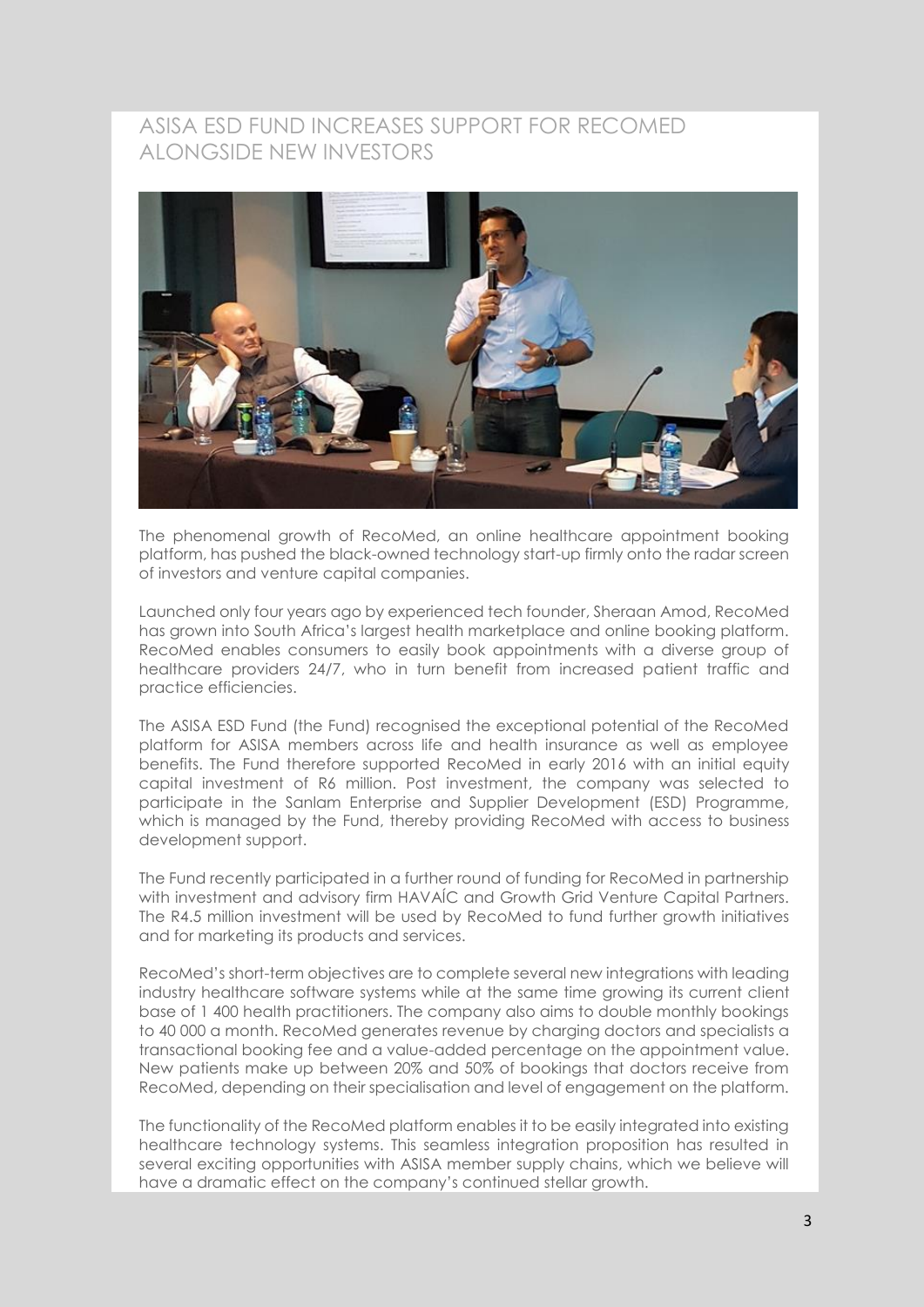RecoMed has developed white-label solutions for, amongst others, Discovery Wellness Clinics, Old Mutual (via their subsidiary iMeds), Metropolitan Health Group, Medicross (owned by Netcare), Biokinetics Association of SA, and several other leading national healthcare players.

Discovery was the first ASISA member to implement the RecoMed functionality. Used by five Discovery Executive Wellness clinics, the platform processes more than 1 500 online bookings a month. The introduction of the RecoMed platform has reduced telephone bookings for Discovery Executive Wellness clinics to between five and 10 in a month. The platform is also used as a booking platform for some 10 000 Discovery staff members.

## ACCELERATION PROGRAMMES

INSETA & ASISA ESD FUND PARTNER ON SECOND BLACK BROKERAGE DEVELOPMENT PROGRAMME



Working together for a skilled **tomorrow** 

The Insurance Sector Education and Training Authority (INSETA) is again teaming up with the ASISA ESD Fund (the Fund) to deliver the second INSETA Black Brokerage Development Programme.

This follows the Fund's successful delivery of the pilot phase of the INSETA Black Brokerage Development Programme in 2015, which facilitated the development of eight black-owned Independent Financial Adviser (IFA) practices (also referred to as brokerages) from around the country over 12-months. Participating practices reported on average a 43% growth in revenue and a 200% increase in profitability. All businesses finished the programme with a good understanding of compliance best practice and key industry regulation.

The second programme kicks off in February 2018 with 15 black-owned IFA practices that fall into the Small, Medium and Micro Enterprise (SMME) category. The aim is to expand the pool of scarce and critical skills within South Africa's savings and investment industry by growing the pool of small and medium black-owned IFA practices.

Nominations were invited from various industry bodies such as the Black Brokers Forum (BBF), the Association of Black Insurance Brokers (ABIB), the Financial Planning Institute (FPI), and the Financial Intermediaries Association of Southern Africa (FIA).

Nominated practices are currently undergoing a rigorous selection process. The selection panel is looking for black-owned practices with significant job creation potential through growth.

Successful practices will undergo 12 months of intensive business consulting, which includes individual coaching and mentoring from expert SME business consultants. The programme will include hands-on development suited to the unique needs of each business as well as generic components of business and industry-related development.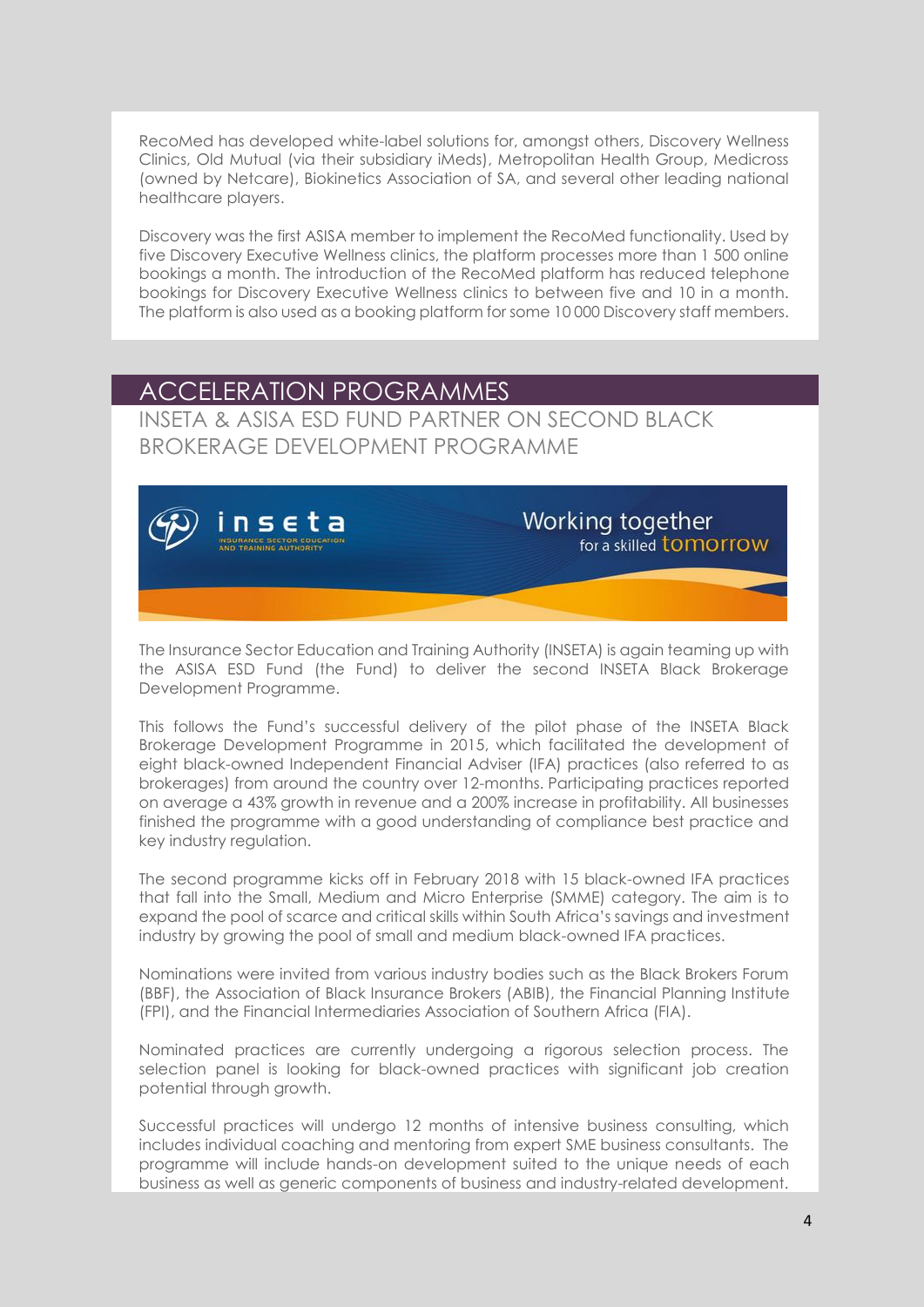There will be no financial cost to the participating practices, but the programme demands dedication, commitment and a desire to grow and succeed. Practices selected to participate in the programme will be required to comply with a code of commitment to the programme.

# FEATURED PROGRAMME

ACHIEVING MEANINGFUL IMPACT IN PARTNERSHIP



Various research papers confirm that between 70% and 80% of small businesses in South Africa never make it past their fifth year. Yet the National Development Plan (NDP) places its hopes in the SMME sector to help drive economic growth and reduce unemployment to 6% by 2030.

The ASISA ESD Fund (the Fund) was established in March 2013 by the savings and investment industry to help achieve the NDP target of fast-tracking job creation by unlocking the growth potential of South Africa's small and medium enterprise (SMEs) sector. And since ambitious targets are best achieved in partnership, the Fund joined forces with Sanlam in 2013 to establish the Sanlam Enterprise and Supplier Development (ESD) Programme.

Now in its fourth year, the Sanlam Programme is the Fund's longest standing partnership. Together the Fund and the Sanlam Programme support the strategic growth and development of small and medium enterprises linked to Sanlam's supply chain and distribution networks to achieve meaningful transformation through job creation.

On completion of each 12-month phase, the impact and effectiveness of the programme is measured. The findings are summarised in a comprehensive Measurement and Evaluation (M&E) Report. This enables Sanlam and the Fund to take on key learnings and improve the programme approach.

The most recent M&E Report shows that over the three years to end 2016 the Sanlam Programme achieved the following:

- 172 SMEs developed
- 165 new jobs created
- 1 046 jobs supported
- Total revenue growth across all participating SMEs of 19% or R17 million

The following feedback has been received from some of the SMEs that successfully completed their business development with Sanlam and the Fund: